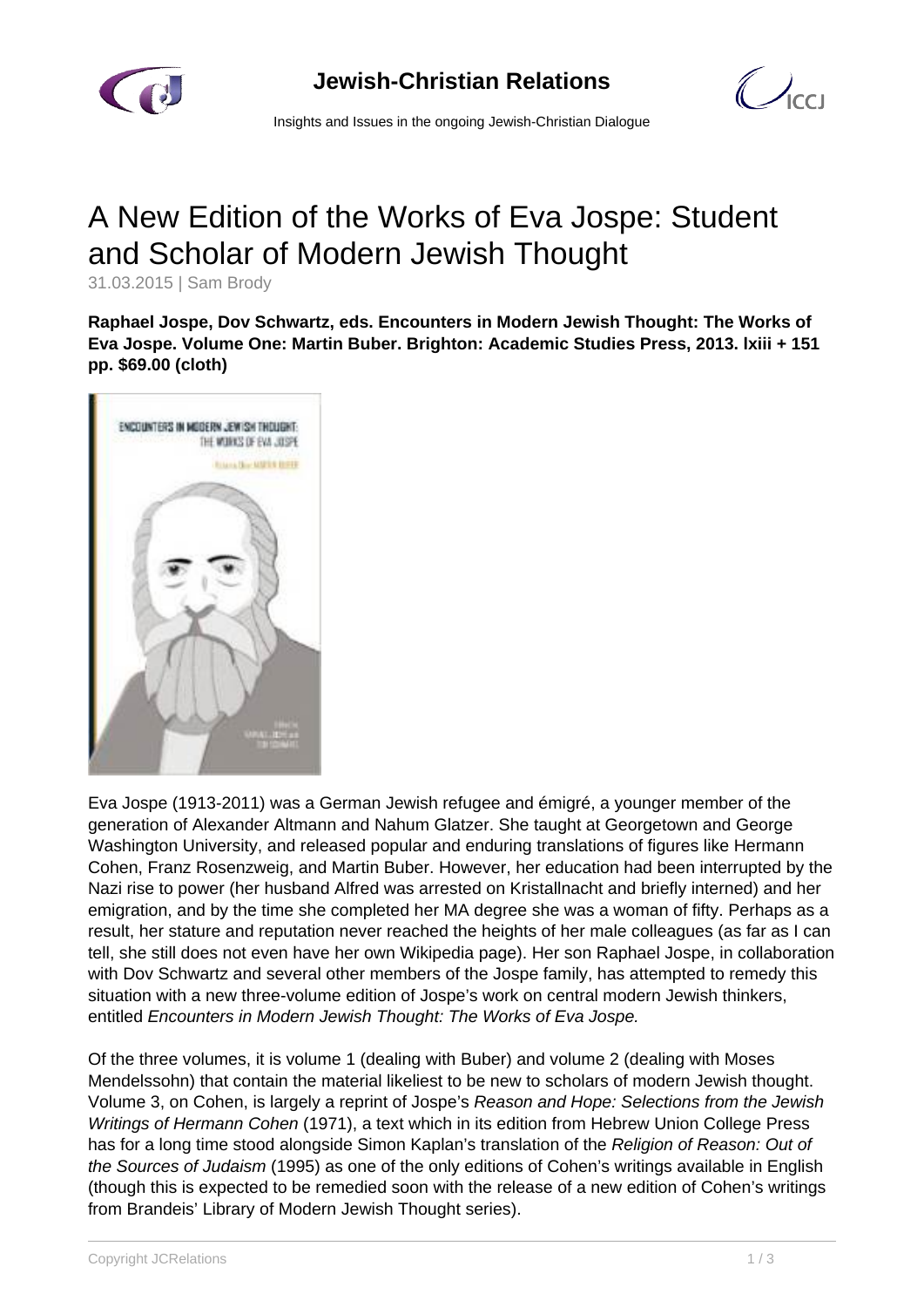Like the other refugees of her generation, Jospe wrote not just as a scholar of German Jewish thought, but as a representative of its spirit (Geist). Old enough to have studied with Buber, though too young to have studied with Cohen, she took it upon herself to educate American students about the thread of German Jewish thought that began with Mendelssohn and ended in her own time. A 1980 essay of hers on this subject, entitled "Teaching Modern Jewish Thought," is included in the Buber volume, and provides an interesting window into Jospe's conviction that "Judaism's religio-cultural tradition and its modern interpretation can … say much that is urgently needed to an age ('age' in the double sense of an era and of a stage in an individual's life) undergoing the stress and strain of transvaluing all values" (pp. xxxiv-xxxv). This conviction is balanced against Jospe's firm belief that proselytization does not belong in the classroom; her only "conversional intent" is to turn her students "from indifference to matters of the mind toward a concern with them" (p. xxxviii).

The editors of the volume maintain a somewhat awkward position towards their subject in respect of these convictions. As mentioned above, the new series is something of a family affair, and as such a labor of love. Its goal is to re-present Jospe's work and by doing so to raise her profile. There is nothing inherently untoward about this goal, although it does occasionally result in odd formulations, as when Raphael Jospe in his preface paraphrases his mother's conclusion at the end of her Mendelssohn study, that "even if we do not agree with all of his ideas, without his intellectual accomplishments and the example of his life, we would not be who we are today--proud and loyal Jews and citizens of modern culture" (pp. xi-xii). The free use of "we" here seems intended to include all those who might consider themselves, like Eva Jospe herself, to be inheritors of the tradition she is transmitting, rather than those who consider themselves merely interested observers, or even bound to the task of critical analysis from a presumed standpoint as an outsider.

This is not to say that there is no dissonance in these volumes. In her master's thesis, "The Concept of Encounter in the Philosophy of Martin Buber," which takes up the lion's share of volume 1, Jospe criticizes Buber frequently and occasionally sharply. Whether it relates to his account of the I-Thou relation between human beings and inanimate objects (Jospe logically queries how we can know anything about the reciprocity and mutuality of such a relation), to his theodicy of the "eclipse of God" (can it do justice to those who are killed during the eclipse, and thus never live to see the return of the sun?) to elements of his philosophy of education (too lax on principled moral instruction), or even to his writing style (too effusive and insufficiently rigorous), Jospe is clearly willing to raise her own voice in objection.

Many of her criticisms, in fact, would become standard objections in the mid-century literature, and it would be interesting to attempt to trace the intellectual impact of Jospe's work--for example, on Maurice Friedman, the most prominent translator and popularizer of Buber for American audiences, and to whose unpublished manuscript on Martin Buber's Life and Thought Jospe had access during the writing of her thesis (suggesting a friendly correspondence). Friedman's Martin Buber: The Life of Dialogue had already been published in 1955, as Ephraim Meir notes in his introduction to our volume, as had early assessments by Will Herberg, Arthur A. Cohen, Eliezer Berkovits, and Malcolm L. Diamond. But with Buber still alive and much of his work still unavailable in English, Jospe's work nevertheless belongs to the early period of his Anglophone reception, and will have to be included in any future estimations of his mid-century intellectual impact.

Despite her German origins, Jospe's work is in many ways typical of the mid-century American reception of Buber. This trend takes the dialogical philosophy to be Buber's major contribution as a thinker, and understands it to form an existentialist statement that can compete for the loyalty of currently lived lives, offering an alternative to Jean-Paul Sartre and Martin Heidegger. Buber's socialism and binationalism are mentioned, but seen as epiphenomena or applications of the philosophy of dialogue to social questions. A more critical, historically minded editorial apparatus might have attempted to place these approaches into their Cold War context, treating Jospe as